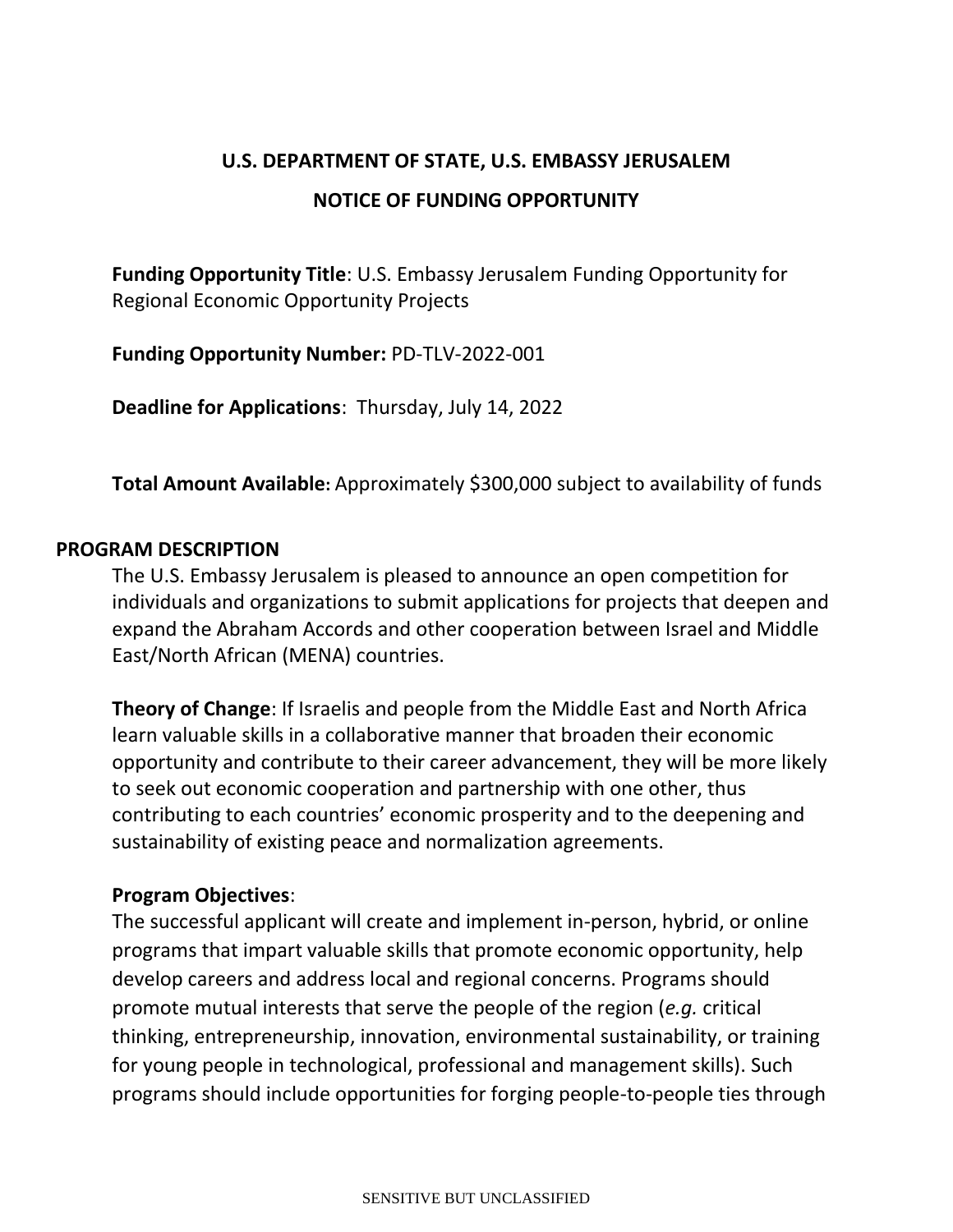in-person encounters or shared project-based learning experiences, in-person and/or virtual.

### **Project Activities/Key Deliverables:**

- Program activities may include: workshops, seminars, study tours, pilot projects, cooperative educational programs, vocational and other skills training, curriculum development, knowledge exchanges, and projectbased learning.
- Programs may be carried out in-person or in hybrid or virtual formats.

## **Audiences:**

• Students and young adults/professionals, both Jewish and Arab from Israel, and students and young adults/professionals from Middle East/North African (MENA) countries

## **B. FEDERAL AWARD INFORMATION**

Length of performance period: 1-2 years

Number of awards anticipated: 1-3 awards

Award amounts: minimum of \$50,000, maximum of \$300,000

Total available funding: \$300,000

Type of Funding: FY22

Anticipated program(s) start date: No later than September 30, 2022.

#### **This notice is subject to availability of funding and may be subject to change.**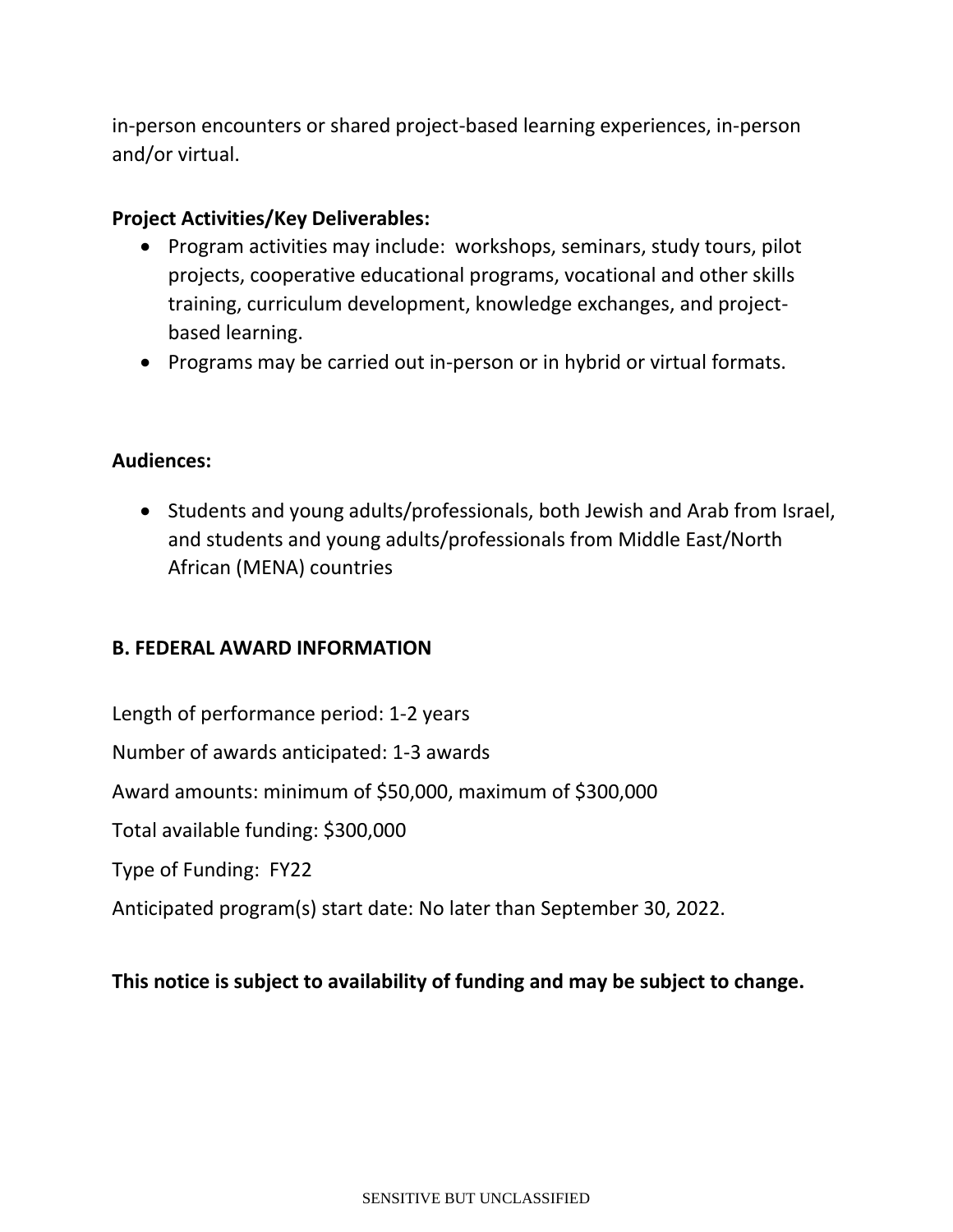**Funding Instrument Type:** Cooperative Agreement. In cooperative agreements the U.S. government staff are more actively involved in the grant's implementation.

# **C. ELIGILIBITY INFORMATION**

## **1. Eligible Applicants**

Local and international:

- Registered not-for-profit organizations, including think tanks and civil society/non-governmental organizations
- Public and private educational institutions
- Individuals

For-profit or commercial entities are not eligible to apply.

## **2. Cost Sharing or Matching**

Cost sharing is not required but encouraged. Funds from any other federal U.S. government source may not be used to match funds applied for under this funding program nor vice-versa

## **3. Other Eligibility Requirements**

To be eligible to receive an award, all organizations must have a Unique Entity Identifier (UEI) number issued via [www.SAM.gov](http://www.sam.gov/) as well as a valid registration on [www.SAM.gov.](http://www.sam.gov/) Please see Section D.3 for more information. Individuals are not required to have a UEI or be registered in SAM.gov.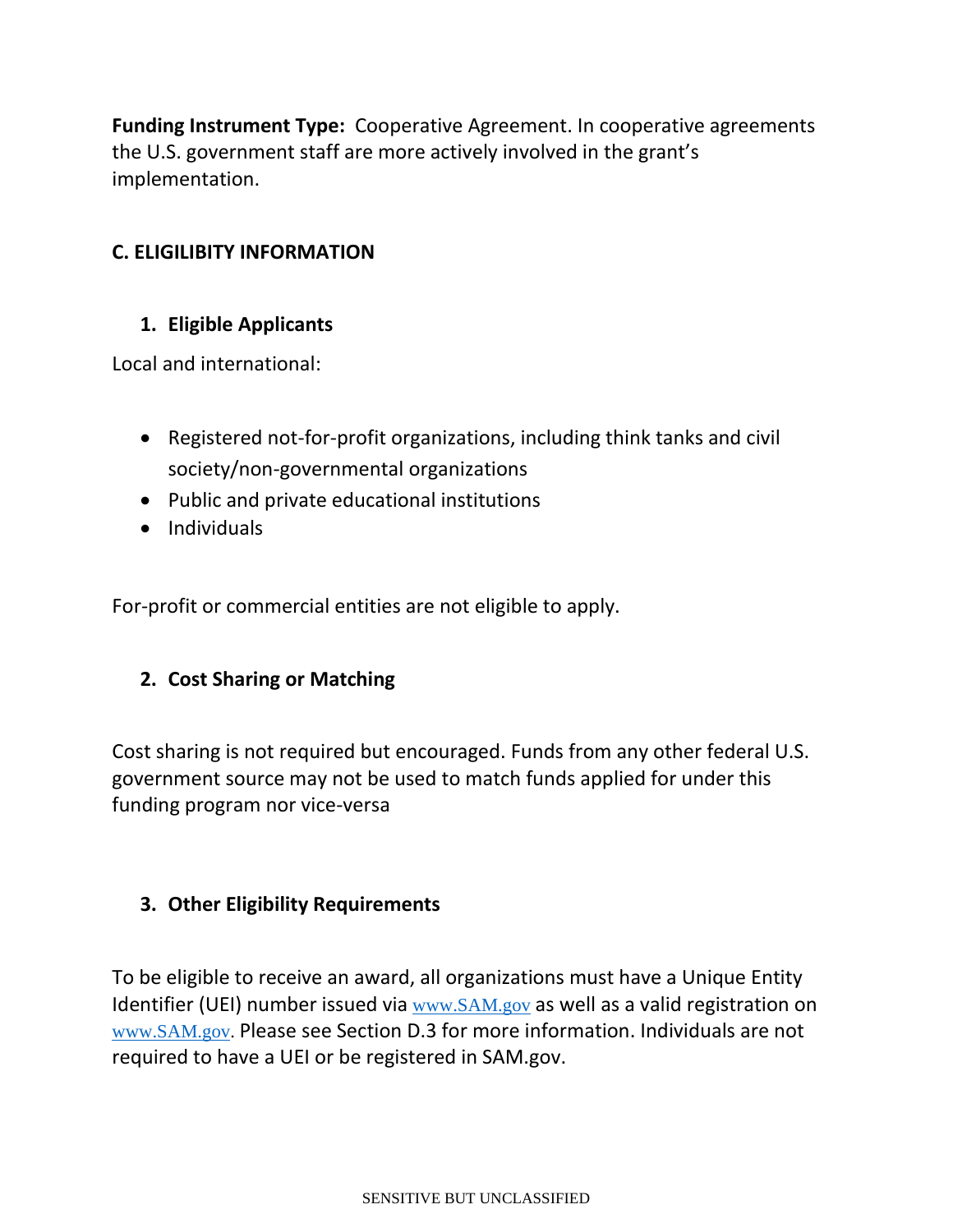## **Funding Restrictions**

The following types of projects are not eligible for funding:

Projects relating to partisan political activity Charitable or development activities Construction projects Projects that support specific religious activities or promote only one faith/religion Fund-raising campaigns Lobbying for specific legislation or projects Academic or scientific research Projects intended primarily for the growth/institutional development/maintenance of the applicant organization or its partner organizations Unsolicited proposals

## **D. APPLICATION AND SUBMISSION INFORMATION**

## **1. Content and Form of Application Submission**

Please follow all instructions below carefully. Proposals that do not meet the requirements of this announcement or fail to comply with the stated requirements will be ineligible.

## **Content of Application**

Please ensure:

- The proposal clearly addresses the goals and objectives of this funding opportunity
- All documents are in English
- All budgets are in U.S. dollars
- All pages are numbered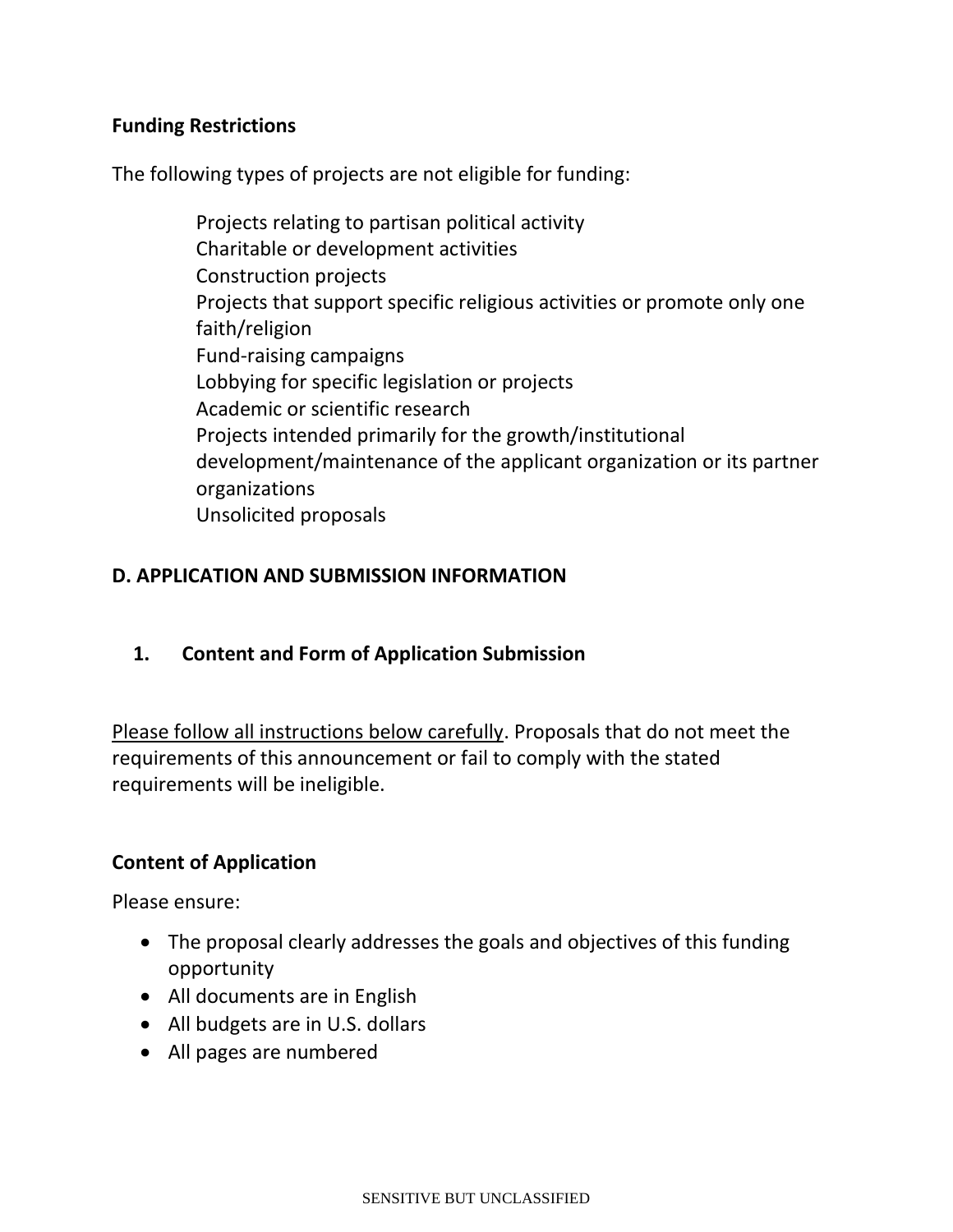The following documents are **required**:

## **1. Mandatory application forms**

- *[SF-424](https://il.usembassy.gov/wp-content/uploads/sites/33/SF424_4_0-V4.0.pdf) (Application for Federal Assistance – organizations) or [SF-424-I](https://il.usembassy.gov/wp-content/uploads/sites/33/SF424_Individual_2_0-V2.0.pdf) (Application for Federal Assistance --individuals) (note: these forms will not open if you just click on them. Please download to your PC, then go to Downloads or the location you filed them and then click on file to open)*
- **[Budget Worksheet](https://il.usembassy.gov/wp-content/uploads/sites/33/Budget-Worksheet-SE.xls) (please [see sample](https://il.usembassy.gov/wp-content/uploads/sites/33/Budget-Worksheet-for-grants-sample.xlsx) for directions)**
- **Budget Justification Narrative**: Please describe each of the budget expenses in detail as a separate attachment
- **[SF-424B](https://il.usembassy.gov/wp-content/uploads/sites/33/SF424B-V1.1-3.pdf)** *(Assurances for Non-Construction programs) (note: the SF-424B is required for individuals and for organizations not registered in [SAM.gov\)](https://sam.gov/)*

**2. Summary Page:** Cover sheet stating the applicant's name and organization, proposal date, program title, program period proposed start and end date, and brief purpose of the program

**3. Proposal (5 pages maximum):** The proposal should contain sufficient information that anyone not familiar with it would understand exactly what the applicant wants to do. You may use your own proposal format, but it must include all the items below.

- **Proposal Summary:** Short narrative that outlines the proposed program, including program objectives and anticipated impact.
- **Introduction to the Organization or Individual applying**: A description of past and present operations, showing ability to carry out the program, including information on all previous grants from the U.S. Embassy and/or U.S. government agencies.
- **Problem Statement:** Clear, concise and well-supported statement of the problem to be addressed and why the proposed program is needed
- **Program Goals and Objectives:** The "goals" describe what the program is intended to achieve. The "objectives" refer to the intermediate accomplishments on the way to the goals. These should be achievable and measurable.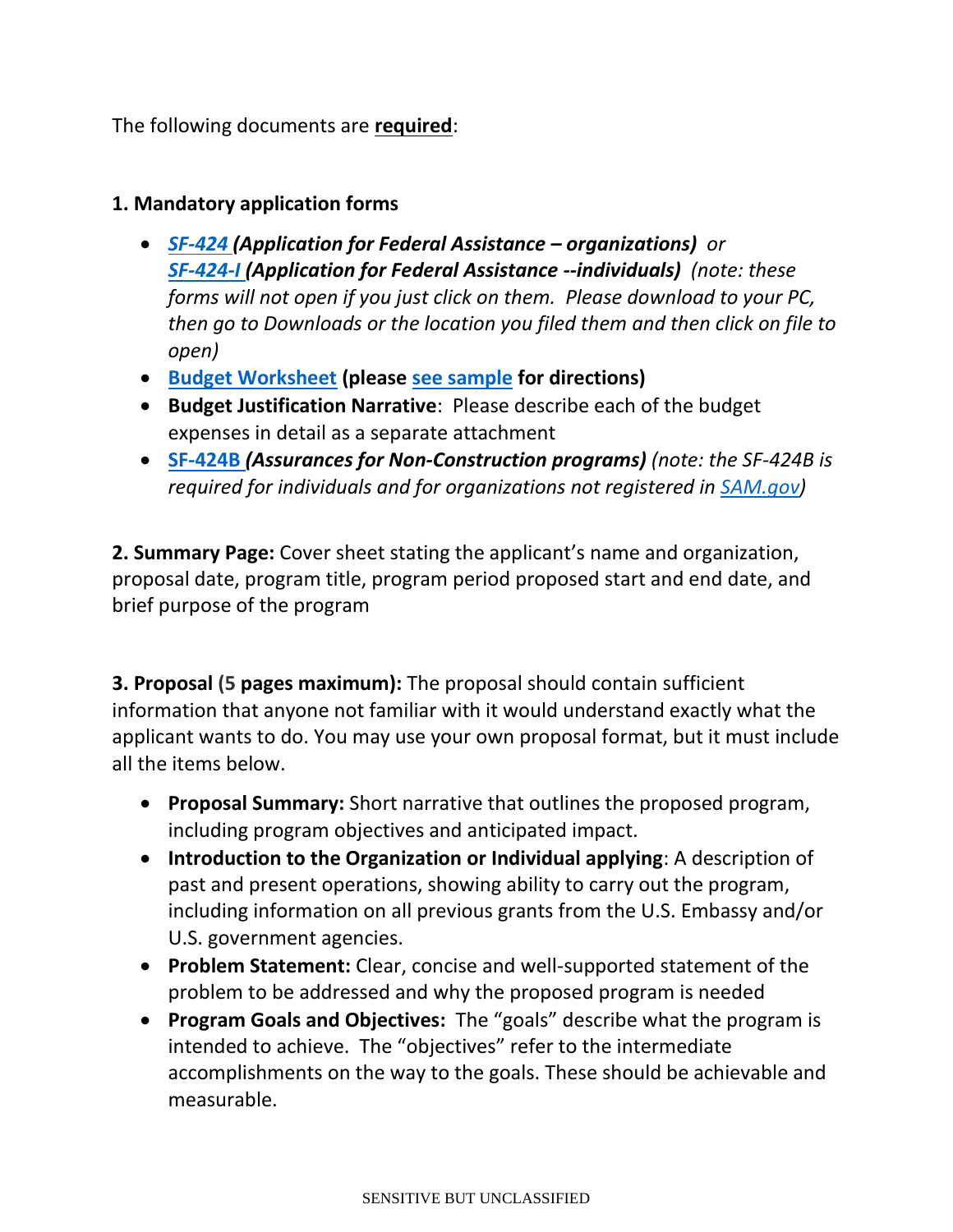- **Program Activities**: Describe the program activities and how they will help achieve the objectives.
- **Program Methods and Design**: A description of how the program is expected to work to solve the stated problem and achieve the goal. Include a logic model as appropriate.
- **Proposed Program Schedule and Timeline:** The proposed timeline for the program activities. Include the dates, times, and locations of planned activities and events.
- **Key Personnel:** Names, titles, roles and experience/qualifications of key personnel involved in the program. What proportion of their time will be used in support of this program?
- **Program Partners:** List the names and type of involvement of key partner organizations and sub-awardees.
- **Program Monitoring and Evaluation Plan:** This is an important part of successful grants. Throughout the time-frame of the grant, how will the content development and delivery activities be monitored to ensure they are happening in a timely manner, and how will the Makerspace and technology offerings be evaluated to make sure it is meeting the goals of the grant?
- **Future Funding or Sustainability** Applicant's plan for continuing the program beyond the grant period, or the availability of other resources, if applicable.
- **Do No Harm**: In order to ensure the program does no harm, describe the precautions the organization will employ

## **4. Attachment:**

• 1-page CV or resume of key personnel who are proposed for the program

# **Required Registrations:**

All organizations applying for grants (except individuals) must obtain these registrations. All are free of charge:

• [www.SAM.gov](https://gcc02.safelinks.protection.outlook.com/?url=http%3A%2F%2Fwww.sam.gov%2F&data=04%7C01%7Cfjeldkk%40state.gov%7C8a179f425ec644553b0a08da0c446ace%7C66cf50745afe48d1a691a12b2121f44b%7C0%7C0%7C637835785239027166%7CUnknown%7CTWFpbGZsb3d8eyJWIjoiMC4wLjAwMDAiLCJQIjoiV2luMzIiLCJBTiI6Ik1haWwiLCJXVCI6Mn0%3D%7C3000&sdata=1O%2BquRWkk5TWZ9R%2FzeWA%2BjVqSPwgts5FKs5lUXBCVGU%3D&reserved=0) registration which will generate a UEI NCAGE/CAGE code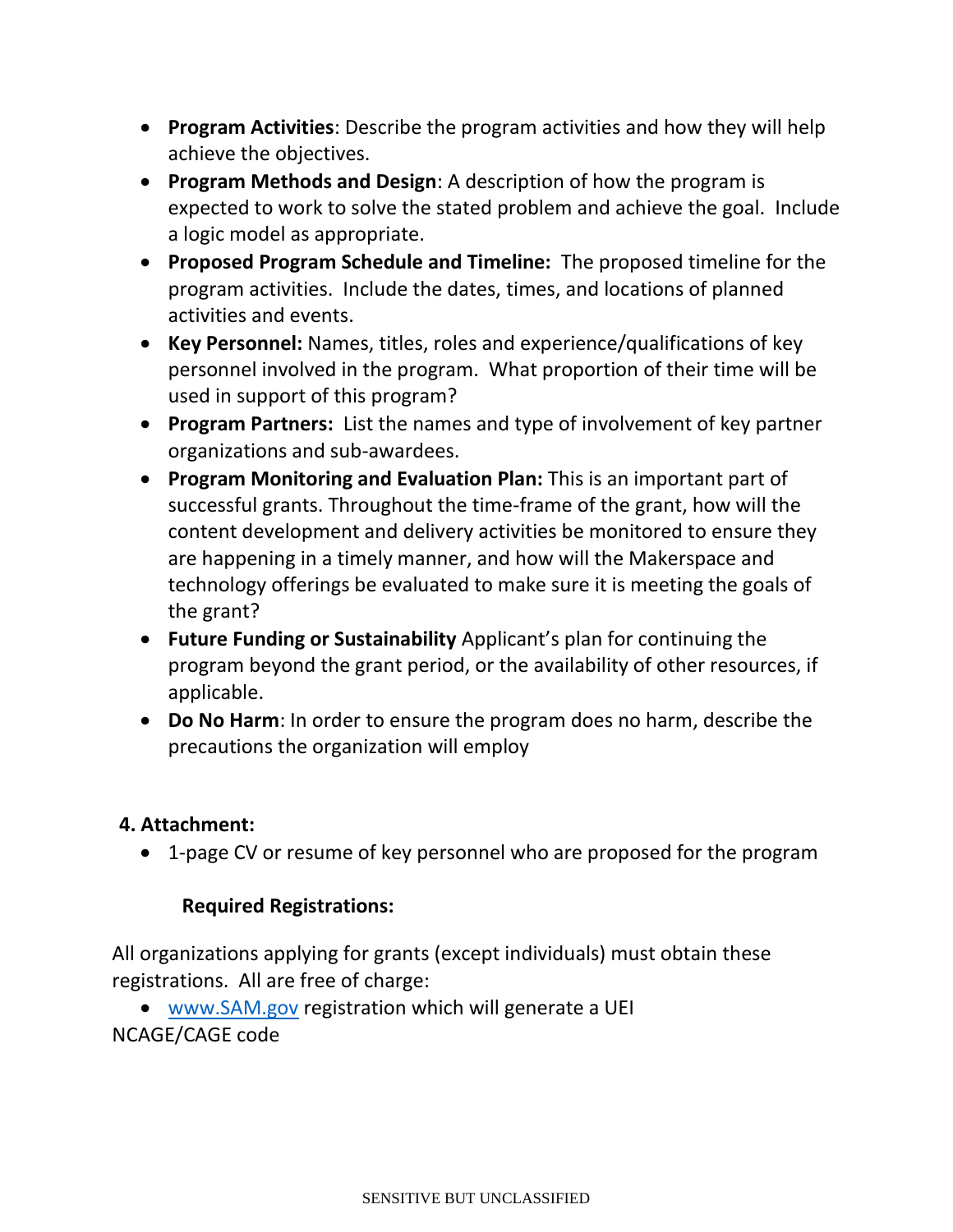Any applicant with an exclusion in the System for Award Management (SAM) is not eligible to apply for an assistance award in accordance with the OMB guidelines at 2 CFR 180 that implement Executive Orders 12549 (3 CFR, 1986 Comp., p. 189) and 12689 (3 CFR, 1989 Comp., p. 235), "Debarment and Suspension."

The Unique Entity Identifier (UEI) is one of the data elements mandated by Public Law 109-282, the Federal Funding Accountability and Transparency Act (FFATA), for all Federal awards. SAM.gov is the Federal government's primary database for complying with FFATA reporting requirements. OMB designated SAM.gov as the central repository to facilitate applicant and recipient use of a single public website that consolidates data on all federal financial assistance. Under the law, it is mandatory to register in SAM.gov.

The UEI will be assigned when an organization registers or renews it's registration in SAM.gov at [www.SAM.gov.](https://gcc02.safelinks.protection.outlook.com/?url=http%3A%2F%2Fwww.sam.gov%2F&data=04%7C01%7Cfjeldkk%40state.gov%7C8a179f425ec644553b0a08da0c446ace%7C66cf50745afe48d1a691a12b2121f44b%7C0%7C0%7C637835785239027166%7CUnknown%7CTWFpbGZsb3d8eyJWIjoiMC4wLjAwMDAiLCJQIjoiV2luMzIiLCJBTiI6Ik1haWwiLCJXVCI6Mn0%3D%7C3000&sdata=1O%2BquRWkk5TWZ9R%2FzeWA%2BjVqSPwgts5FKs5lUXBCVGU%3D&reserved=0) To access SAM.gov an organization is required to have a Login.gov account. Organization can create an account at [https://login.gov/.](https://gcc02.safelinks.protection.outlook.com/?url=https%3A%2F%2Flogin.gov%2F&data=04%7C01%7Cfjeldkk%40state.gov%7C8a179f425ec644553b0a08da0c446ace%7C66cf50745afe48d1a691a12b2121f44b%7C0%7C0%7C637835785239027166%7CUnknown%7CTWFpbGZsb3d8eyJWIjoiMC4wLjAwMDAiLCJQIjoiV2luMzIiLCJBTiI6Ik1haWwiLCJXVCI6Mn0%3D%7C3000&sdata=tZgLWndOJE4QfgsenOHTZxlAyGwD1%2FcsHk9zT0XqO9g%3D&reserved=0) As a reminder, organizations need to renew its sam.gov registration annually.

US-based organizations: A CAGE code will be automatically assigned when the U.S. organizations registers in [www.sam.gov.](https://gcc02.safelinks.protection.outlook.com/?url=http%3A%2F%2Fwww.sam.gov%2F&data=04%7C01%7Cfjeldkk%40state.gov%7C8a179f425ec644553b0a08da0c446ace%7C66cf50745afe48d1a691a12b2121f44b%7C0%7C0%7C637835785239027166%7CUnknown%7CTWFpbGZsb3d8eyJWIjoiMC4wLjAwMDAiLCJQIjoiV2luMzIiLCJBTiI6Ik1haWwiLCJXVCI6Mn0%3D%7C3000&sdata=1O%2BquRWkk5TWZ9R%2FzeWA%2BjVqSPwgts5FKs5lUXBCVGU%3D&reserved=0) CAGE must be renewed every 5 years. Site for CAGE: [https://cage.dla.mil/Home/UsageAgree.](https://gcc02.safelinks.protection.outlook.com/?url=https%3A%2F%2Fcage.dla.mil%2FHome%2FUsageAgree&data=04%7C01%7Cfjeldkk%40state.gov%7C8a179f425ec644553b0a08da0c446ace%7C66cf50745afe48d1a691a12b2121f44b%7C0%7C0%7C637835785239027166%7CUnknown%7CTWFpbGZsb3d8eyJWIjoiMC4wLjAwMDAiLCJQIjoiV2luMzIiLCJBTiI6Ik1haWwiLCJXVCI6Mn0%3D%7C3000&sdata=bFd%2Bl85kI4M5naGwjUh%2FT%2BhzzO9oM99ycJhXxaj8E0M%3D&reserved=0#_blank) Grantees may be asked for more information to finalized and must comply.

Foreign-based organizations: Must apply for a NCAGE code before registering in SAM.gov. Go to: [https://eportal.nspa.nato.int/AC135Public/CageTool/home](https://gcc02.safelinks.protection.outlook.com/?url=https%3A%2F%2Feportal.nspa.nato.int%2FAC135Public%2FCageTool%2Fhome&data=04%7C01%7Cfjeldkk%40state.gov%7C8a179f425ec644553b0a08da0c446ace%7C66cf50745afe48d1a691a12b2121f44b%7C0%7C0%7C637835785239027166%7CUnknown%7CTWFpbGZsb3d8eyJWIjoiMC4wLjAwMDAiLCJQIjoiV2luMzIiLCJBTiI6Ik1haWwiLCJXVCI6Mn0%3D%7C3000&sdata=%2BTHWRv0gnfDbegXazZ4K1%2FRbBP1LF6fHbu58wbsscVM%3D&reserved=0#_blank) to apply for a NCAGE code. NCAGE codes must be renewed every 5 years.

It is in the organization's best interest to check if their CAGE/or NCAGE codes are active. Organizations are required to register/or renew their CAGE or NCAGE codes **prior** to registering or renewing [www.sam.gov](https://gcc02.safelinks.protection.outlook.com/?url=http%3A%2F%2Fwww.sam.gov%2F&data=04%7C01%7Cfjeldkk%40state.gov%7C8a179f425ec644553b0a08da0c446ace%7C66cf50745afe48d1a691a12b2121f44b%7C0%7C0%7C637835785239027166%7CUnknown%7CTWFpbGZsb3d8eyJWIjoiMC4wLjAwMDAiLCJQIjoiV2luMzIiLCJBTiI6Ik1haWwiLCJXVCI6Mn0%3D%7C3000&sdata=1O%2BquRWkk5TWZ9R%2FzeWA%2BjVqSPwgts5FKs5lUXBCVGU%3D&reserved=0#_blank) . Both registration and renewals for both CAGE and NCAGE can take up to 10 days. Organization's legal address in NCAGE/CAGE must mirror www. sam.gov.

[www.sam.gov](https://gcc02.safelinks.protection.outlook.com/?url=http%3A%2F%2Fwww.sam.gov%2F&data=04%7C01%7Cfjeldkk%40state.gov%7C8a179f425ec644553b0a08da0c446ace%7C66cf50745afe48d1a691a12b2121f44b%7C0%7C0%7C637835785239027166%7CUnknown%7CTWFpbGZsb3d8eyJWIjoiMC4wLjAwMDAiLCJQIjoiV2luMzIiLCJBTiI6Ik1haWwiLCJXVCI6Mn0%3D%7C3000&sdata=1O%2BquRWkk5TWZ9R%2FzeWA%2BjVqSPwgts5FKs5lUXBCVGU%3D&reserved=0#_blank) requires all entities to renew their registration once a year in order to maintain an active registration status in SAM.gov. It is the responsibility of the applicant to ensure it has an active registration in SAM.gov.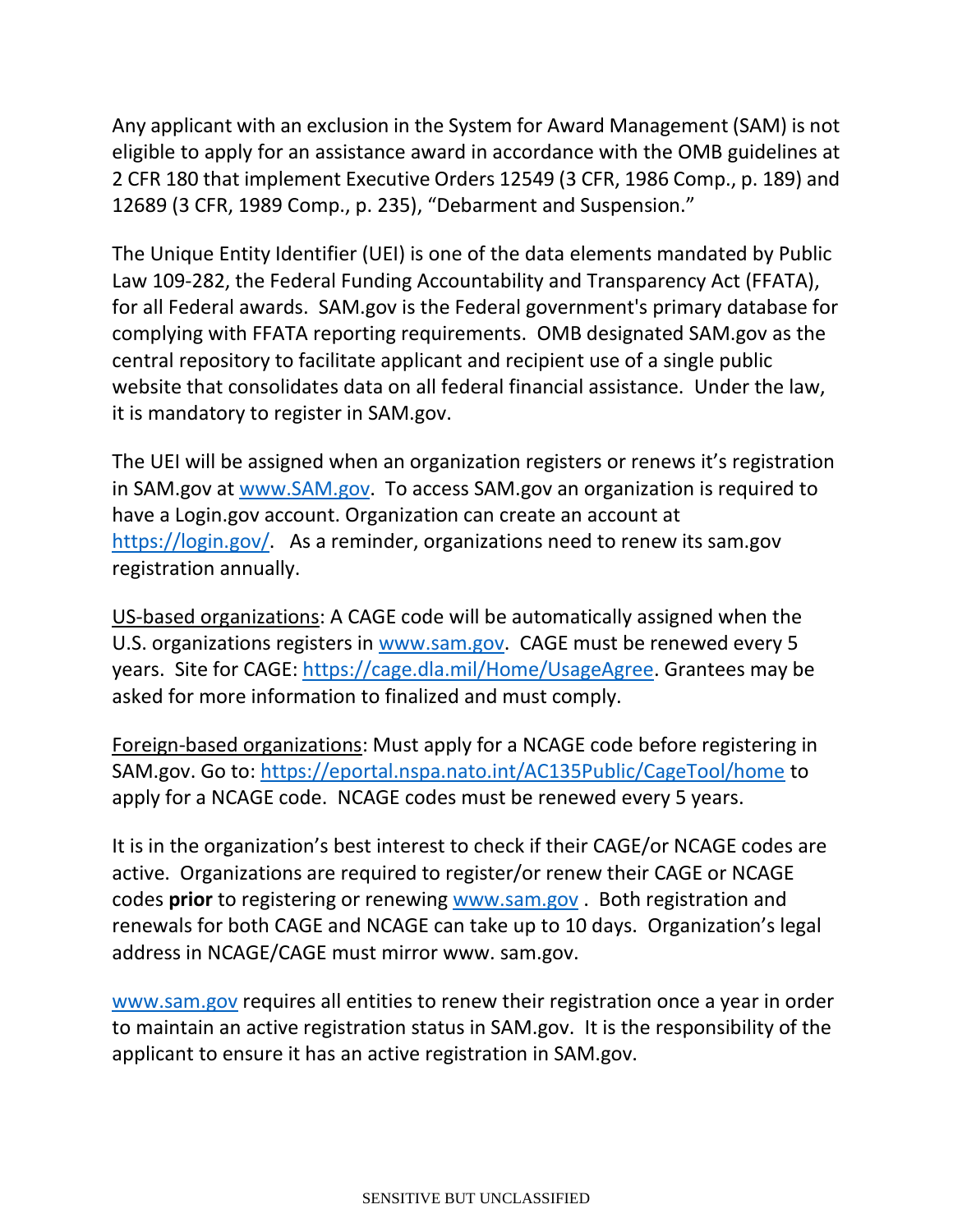If an organization plans to issue a sub-contract or sub-award, those sub-awardees must also have a unique entity identifier (UEI number). Those entities can register for a UEI only at SAM.gov.

Organizations must apply for a registration in SAM.gov prior to submitting an application and submit proof of having registered**.** All organizations applying for grants (except individuals) must obtain this registration, which is free of charge.

Note: A DUNS number is no longer required.

# **2. Submission Dates and Times**

Applications are due no later than Thursday, July 14, 2022

## **3. Other Submission Requirements**

All application materials must be submitted by email to [TelAvivGrants@state.gov](mailto:XXX@state.gov) and **not to individual staff**.

Embassy Jerusalem will accept proposals until 6:00 p.m. on Thursday, July 14, 2022

The review committee will meet to evaluate proposals with the goal of providing an initial response within a month.

## **E. APPLICATION REVIEW INFORMATION**

**Review and Selection Process:** A review committee will evaluate all eligible applications.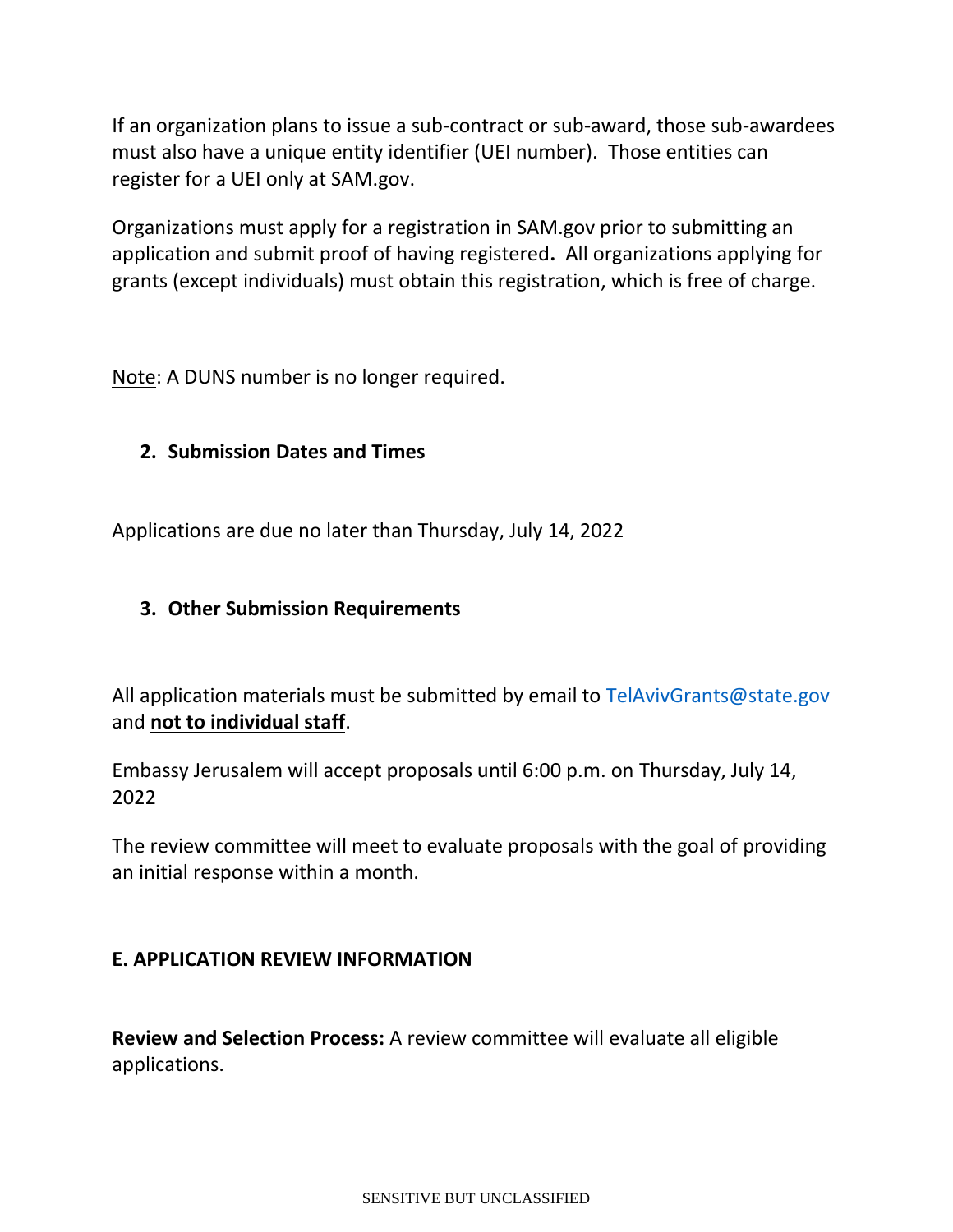### **F. OTHER INFORMATION**

#### **Guidelines for Budget Justification**

**Personnel and Fringe Benefits**: Describe the wages, salaries, and benefits of temporary or permanent staff who will be working directly for the applicant on the program, and the percentage of their time that will be spent on the program.

**Travel:** Estimate the costs of travel and per diem for this program, for program staff, consultants or speakers, and participants/beneficiaries. If the program involves international travel, include a brief statement of justification for that travel.

**Equipment**: Describe any machinery, furniture, or other personal property that is required for the program, which has a useful life of more than one year (or a life longer than the duration of the program), and costs at least \$5,000 per unit.

**Supplies:** List and describe all the items and materials, including any computer devices, that are needed for the program. If an item costs more than \$5,000 per unit, then put it in the budget under Equipment.

**Contractual**: Describe goods and services that the applicant plans to acquire through a contract with a vendor. Also describe any sub-awards to non-profit partners that will help carry out the program activities.

**Other Direct Costs**: Describe other costs directly associated with the program, which do not fit in the other categories. For example, shipping costs for materials and equipment or applicable taxes. All "Other" or "Miscellaneous" expenses must be itemized and explained.

**Indirect Costs:** These are costs that cannot be linked directly to the program activities, such as overhead costs needed to help keep the organization operating. If your organization has a Negotiated Indirect Cost Rate (NICRA) and includes NICRA charges in the budget, attach a copy of your latest NICRA. Organizations that have never had a NICRA may request indirect costs of 10% of the modified total direct costs as defined in 2 CFR 200.68.